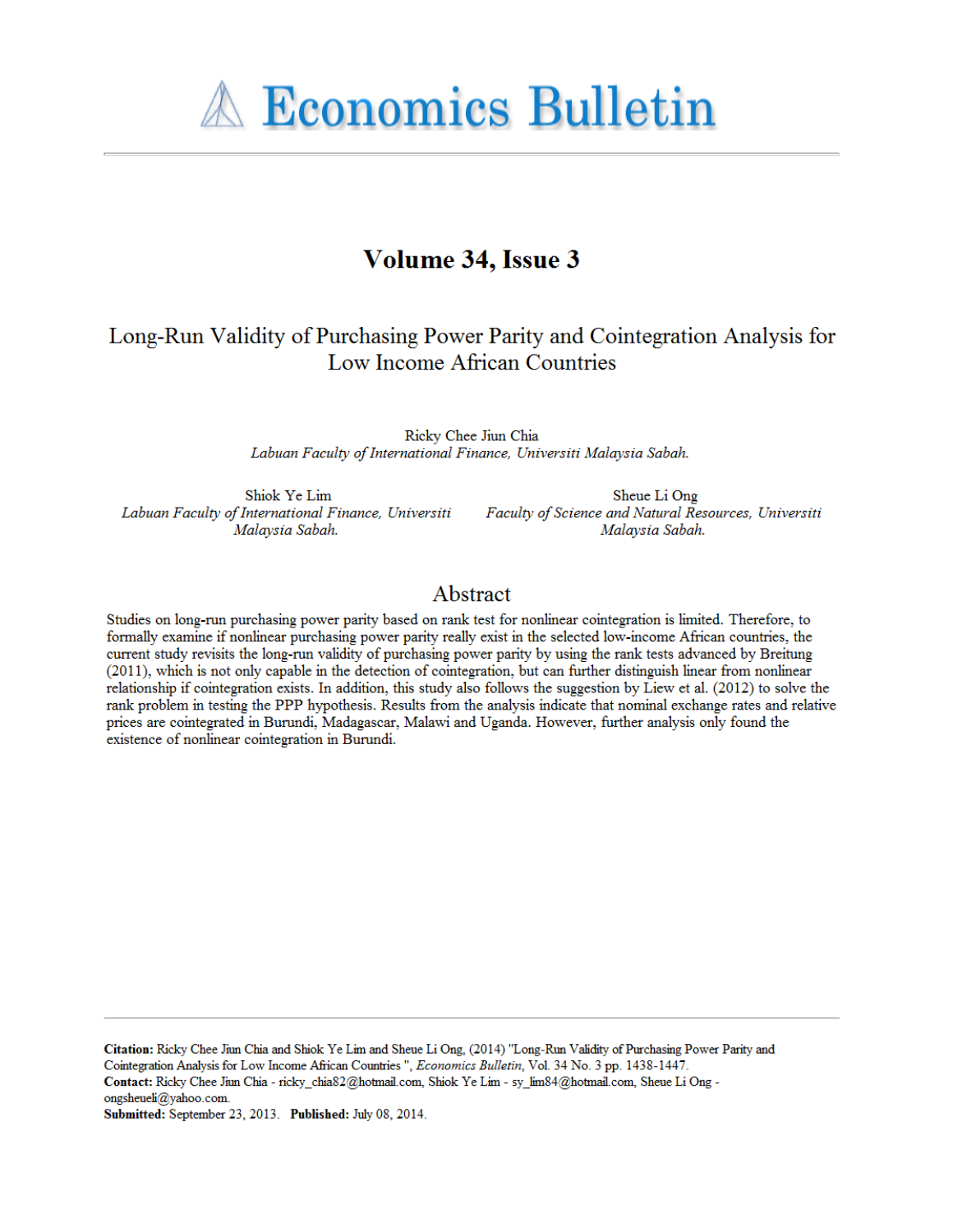#### **1. Introduction**

A group of six low-income African countries (Burundi, Kenya, Rwanda, Uganda, Madagascar and Malawi) started moving forward in forming cooperation and integration region in the late-1980s and early 1990s. In December 1994, this group of African's countries jointed the Common Market for Eastern and Southern Africa (COMESA) which replaced the Preferential Trade Area that had existed since 1981. COMESA is an organization established to promote economic integration, international competitiveness and improve the standard of living of the community in the member states. As a preparatory step towards full customs union in year 2008, a free trade area between COMESA countries was established in October 2000 to reduce the tariffs step-bystep according to the country's economic status. However, progress towards closer economic integration has often been blocked by the reluctance of some states to reduce tariffs because of fears about the loss of a valuable source of government revenue. Besides, other states, particularly smaller ones with uncertainty in inflation rates and government intervention in the official foreign exchange rate market, also concerned that without tariff protection, their fledgling industries could be destroyed by competition from more established companies in larger countries.

Thus, in order to keep these economies internationally competitive, policy makers need a benchmark to judge whether the country's currency is over- or under-valued, and to monitor the movement of exchange rate in this low-income African countries. In this regard, policy makers could base their decision on purchasing power parity (PPP) hypothesis. PPP postulated that exchange rates between two currencies are determined by the relative prices of the corresponding two countries. The validity of PPP hypothesis reflects well-integrated markets and suggests the non-existence of arbitraging opportunity between domestic and foreign countries. Motivated by the above concerns, this study examines the long-run validity of purchasing power parity (PPP) hypothesis for the six low-income African countries by using the rank tests advanced by Breitung (2001).

Previously, most studies are conducted to examine the long-run validity of PPP hypothesis for both developed and developing countries, by using various well-accepted methodologies including those earlier and best-known cointegration approaches of the Engle and Granger (1987) test, Johansen (1988, 1991) multivariate cointegration test, fully modified OLS (FOLS) procedure of Phillips and Hasen (1990), as well as the Autoregressive Distributed Lag (ARDL) technique of Pesaran and Shin (1999).<sup>1</sup> Earlier studies conducted on African countries (Kahn and Parikh, 1998; Krichene, 1998; Odedokun, 2000; Holmes, 2000; Kargbo, 2003; Akinboade and Makina, 2006) have been based on linear unit root and cointegration tests and the findings were inconsistent depend on length of data span and econometric methods used. Recently, a number of scholars have focused their attention on investigating empirical support for long-run PPP in African countries by using black market exchange rate (Hassanain, 2005; Caporale and Cerrato, 2008; Bahmani-Oskooee and Tankui, 2008; Baharumshah *et at.*, 2011). In African countries, the volume of transactions in black or parallel market for foreign currencies is even larger than in the official market. Official exchange rates are generally controlled by the government and the black market rate tends to move freely (Baliamoune-Lutz, 2010). Nonetheless, the two rates are

 $\overline{a}$ 

<sup>&</sup>lt;sup>1</sup> McNown and Wallace (1989) were among the first to apply cointegration test to examine the long-run validity of PPP hypothesis.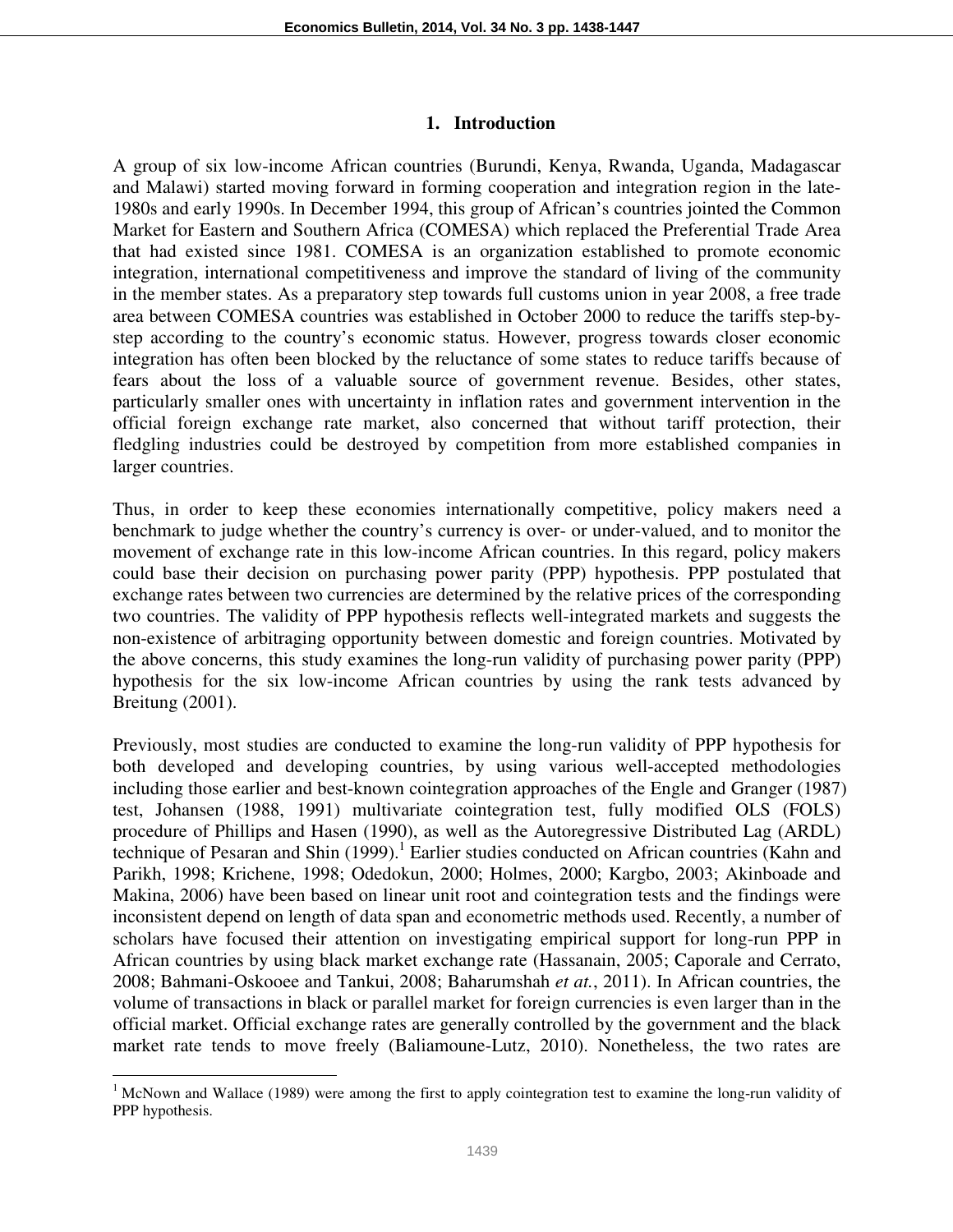connected in the long-run, with the official rate adjusting toward the black market rate (Baharumshah *et al.*, 2011). But, once again, a strong consensus could not be reached even using black market rate with more advanced testing procedures of panel unit root tests and panel cointegration tests.

However, the above findings against PPP have been based on linear econometric frameworks. The mixed findings on long-run PPP validity must be interpreted with caution and they imply two possibilities. First, exchange rate and relative price are not interrelated at all. Second, exchange rate and relative price exhibit nonlinear relationship, which can only be uncovered by nonlinear testing frameworks (Taylor, 2004, 2006; Reitz and Taylor, 2008). In this respect, markets frictions (Baum *et al*., 2001; Sarno *et al*., 2004; Taylor and Taylor, 2004), costs of arbitrage in international goods and government intervention (Juvenal and Taylor, 2008), among others have been identified in the literature as plausible sources of nonlinear dynamic in PPP relationship. The literature has also used an array of nonlinear techniques in an attempt to validate PPP hypothesis. Recent contributions have considered nonlinear stationary methods (Bahmani-Oskooee *et al.*, 2008) and nonlinear cointegration tests (Liew *et al*, 2009; 2010; 2012) to model the behavior of exchange rate and relative price. Bahmani-Oskooee *et al.* (2008) applied nonlinear augmented Dickey-Fuller unit root test to eighty-eight less developed countries, but PPP hypothesis is only validated in forty-one countries. On the other hand, Liew *et al*, (2009; 2010; 2012) uncovered evidences of nonlinear PPP for central Asian countries and Papua New Guinea by employing the rank tests due to Breitung (2001).

In this regard, to formally examine the existence of nonlinear PPP in the six selected low-income African countries, this current study revisits the long-run validity of PPP hypothesis for these countries by using the rank tests. The Breitung (2001) rank tests are not only capable in the detection of conintegration, but can further distinguish linear from nonlinear relationship if cointegration exists. Moreover, the rank tests are based on the rank transformation of the data series and do not require any functional forms to be specified in advance. Importantly, the rank tests are known to be robust to outliers. However, Liew *et al*. (2012) also warned against a blind application of the rank tests to economic data series that show certain behaviours which cause the tests to seriously lack power. This phenomenon is known as rank problem and this study also address this issue in later part.

The remainder of this paper is organized as follows. Section 2 describes the data and methodology and Section 3 presents the main findings. Finally, Section 4 presents the conclusions reached by this study.

## **2. Data and Methodology**

A sample of six low income African countries is considered in this study, where four of them are from the East African (Burundi, Kenya, Rwanda and Uganda) and the remaining two are from the Southern African (Madagascar and Malawi). The annual data sets of prices and official exchange rates for all stated countries are taken from International Financial Statistics, International Monetary Fund (IFS, IMF) over the period from year 1981 to 2012.

In this case, the consumer price index (CPI) is chosen as price level. The nominal exchange rates (*E*) is calculated as home country's price level (*P*) per foreign price level ( $P^*$ ), which is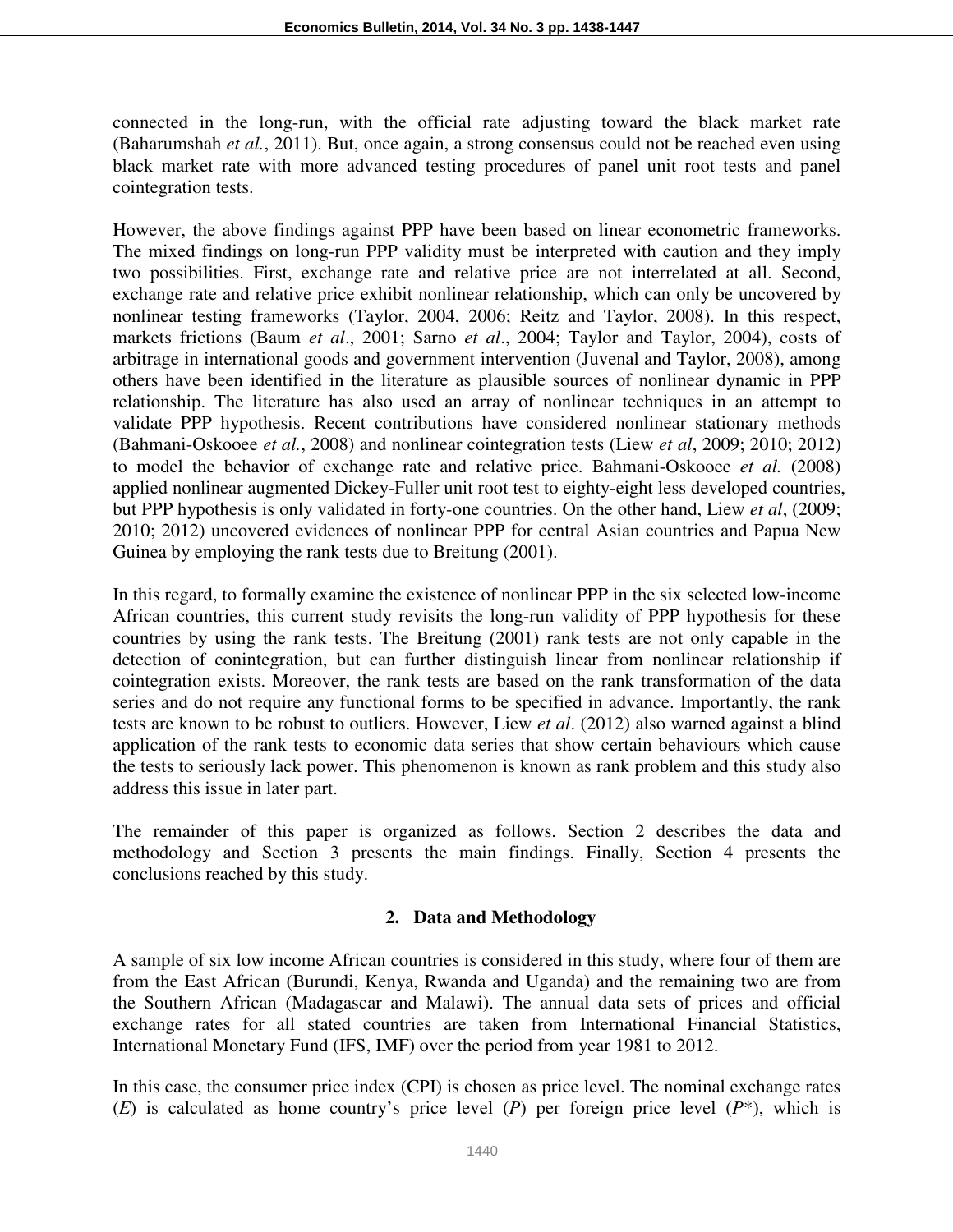$E = P/P^*$ . As driven by data availability in the IFS database, United States economy variables are considered as a proxy for the world economy.

#### **Unit Root Test**

The properties of the individual series are established before conducting the cointegration test. The Kwiatkowshi-Phillips-Schmidt-Shin (KPSS) unit root test and Breitung nonparametric unit root test are utilized to determine the stationarity of the series.

#### **(a) KPSS Unit Root Test**

The KPSS test assumes the series  $y_t$  to be (trend-) stationary under the null. The KPSS statistic is based on the residuals from the ordinary least square regression of  $y_t$  on the exogenous variables *xt* :

$$
y_t = x_t \delta + \varepsilon_t \tag{1}
$$

The LM statistic is defined as:

$$
LM = \sum_{t} S(t)^2 / (T^2 f_0)
$$
 [2]

where  $f_0$  is an estimator of the residual spectrum at frequency zero and  $S(t)$  is a cumulative residual function calculated as  $S(t) = \sum_{n=1}^{\infty}$ = = *t r*  $S(t) = \sum \hat{\mathcal{E}}_t$ 1  $(t) = \sum \hat{\varepsilon}_t$  based on the residuals  $\hat{\varepsilon}_t = Y_t - x_t \hat{\delta}(0)$ . The critical values for the LM test statistic are provided in Kwiatkowski et al. (1992, Table 1).

#### **(b) Breitung Nonparametric Unit Root Test**

The Breitung nonparametric unit root test assumes the series  $y_t$  to be nonstationary under the null hypothesis. The Breitung nonparametric unit root test is expressed by the following variance ratio statistic equation:

$$
T^{-1}\hat{\rho}_T = T^{-4}\sum_{t=1}^T \hat{U}_t^2 / T^{-2}\sum_{t=1}^T \hat{u}_t^2
$$
 [3]

where  $\hat{U}_t = \hat{u}_1 + \dots + \hat{u}_t$  and  $\hat{u}_t = y_t - \hat{\delta} z_t$  are the ordinary least square residuals from the regression of the series  $y_t$  on (i)  $z_t = 0$ , so  $\hat{u}_t = y_t$ , with no deterministic term; (ii)  $z_t = 1$  with an intercept; or (iii)  $z_t = (1, t)$ ', with an intercept and linear trend, respectively. The critical values for the test statistic are provided in Breitung (2002, Table 5).

#### **Rank Test for Nonlinear Cointegration**

The Breitung nonlinear cointegration test involves two steps, namely the rank test for cointegration and the score test for neglected nonlinearity. The rank test is first used to test the cointegration with the null hypothesis of no cointegration against the alternative of cointegration of either linear or nonlinear form. The rank test is based on the measurement of the distance between the ranked series and two distance measures as proposed by Breitung (2001):

$$
\kappa_T^* = T^{-1} \max_t |d_t| / \hat{\sigma}_{\Delta d} \text{ and } \tag{4}
$$

$$
\xi_T^* = T^{-3} \sum_{t=1}^T d_t^2 / \hat{\sigma}_{\Delta d}^2
$$
 [5]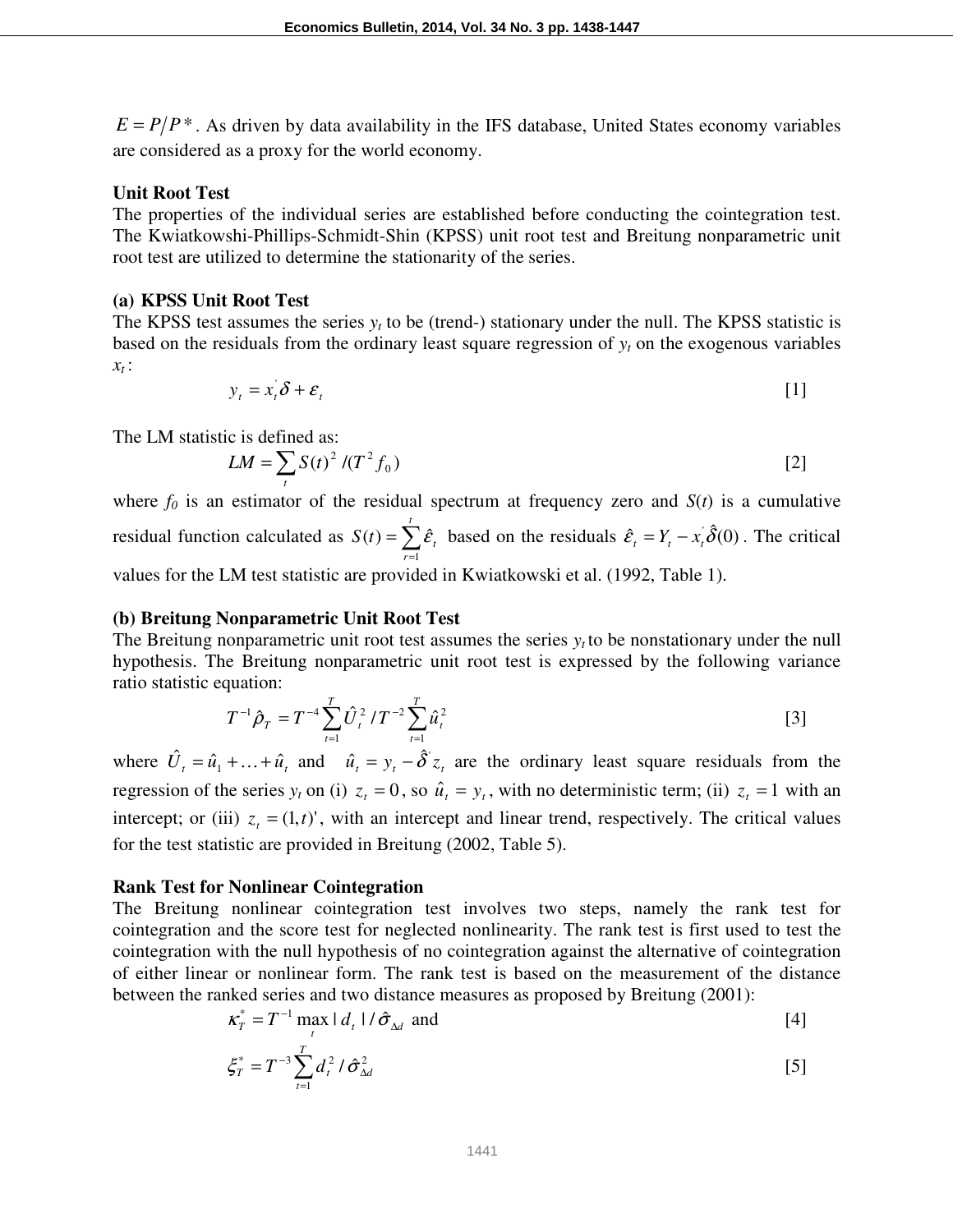where  $d_t = R_T(y_t) - R_T(x_t)$ , for  $R_T(y_t) =$ Rank [of  $y_t$  among  $y_t$ , ...,  $y_t$ ] and  $R_T(x_t) =$ Rank [of  $x_t$ among  $x_1$ , ...,  $x_t$ ], max  $|d_t|$  is the maximum value of  $|d_t|$  over  $t = 1, 2, ..., T$  and  $\dot{\sum}$ = −  $\frac{c_2}{\Delta d} = T^{-2} \sum (d_t -$ *T t*  $d_d = T^{-2} \sum (d_t - d_t)$ 2 2  $\sigma_{\Delta d}^2 = T^{-2} \sum (d_t - d_{t-1})^2$  serves to adjust for possible correlation between the two series of interest. The rank test can be employed for two or more than two variables with the following multivariate statistic: *T*

$$
\Xi_{T}^{*}[k] = T^{-3} \sum_{t=1}^{T} (\widetilde{u}_{t}^{R})^{2} / \widehat{\sigma}_{\Delta \widehat{u}}^{2}
$$
 [6]

where *k* is the number of dependent variables involved in the model.  $\tilde{u}_t^R = R_T(y_t) - \sum_{k=1}^{N}$ =  $= R_T(y_t)$ *k j*  $T \left( Y_t \right) = \sum_j U_j \mathbf{1}_{T} \left( X_j \right)$  $\widetilde{u}_t^R = R_T(y_t) - \sum \widetilde{b}_j R_T(x_t)$ 1  $\widetilde{u}_t^R = R_T(y_t) - \sum_{i}^{k} \widetilde{b}_i R_T(x_{it})$ are the estimated residuals of the multiple regression of  $R_T(y_t)$  on  $R_T(x_{jt})$  while  $\sum$ = −  $\frac{2}{\Delta \widetilde{u}} = T^{-2} \sum (\widetilde{u}_t^{R} -$ *T t R t*  $\tilde{u}_{\tilde{\mu}} = T^{-2} \sum (\tilde{u}_{t}^{R} - \tilde{u}_{t})$ 2 2 1  $\hat{\sigma}_{\lambda \tilde{u}}^2 = T^{-2} \sum_{i=1}^{I} (\tilde{u}_i^R - \tilde{u}_{i-1}^R)^2$  serves to eliminate the possible correlation among the variables.

 The basic idea of the rank test is the sequences of the ranked series tend to diverge when there is no cointegration relationship between variables. Else, the sequences of the ranks evolve similarly when there is cointegration relationship between variables, due to the variables move closely together over time and do not drift too far apart. Therefore, Breitung rank test checks whether the ranked series move together over time towards a long-run cointegrating equilibrium which may be linear or nonlinear. The critical values for the rank test are provided in Breitung (2001, Table 1). The null hypothesis of no cointegration between  $y_t$  and  $x_t$  is rejected if these tests statistics are below their respective critical values.

 The score test is then used to test the nonlinearity of the cointegration with the null hypothesis of linear cointegration against the alternative hypothesis of nonlinear cointegration. To determine the nonlinearity of a cointegrating relation, the following two regressions are run consecutively:

$$
y_{t} = \alpha_{0} + \sum_{i=1}^{p} \alpha_{1j} y_{t-i} + \sum_{j=1}^{k} \alpha_{2j} x_{jt} + \sum_{j=1}^{k} \sum_{i=-p}^{p} \alpha_{3ij} \Delta x_{jt-i} + \tilde{u}_{t}
$$
 [7]

$$
\widetilde{u}_{t} = \beta_{0} + \sum_{i=1}^{p} \beta_{1j} y_{t-i} + \sum_{j=1}^{k} \beta_{2j} x_{jt} + \sum_{i=1}^{k} \sum_{i=-p}^{p} \beta_{3ij} \Delta x_{jt-i} + \sum_{j=1}^{k} \theta_{j} R_{T}(x_{jt}) + \widetilde{v}_{t}
$$
 [8]

From Equation [8],  $\beta_0 + \sum_{i=1}^{n} \beta_{i} y_{t-i} + \sum_{i=1}^{n} \beta_{i} x_{jt} + \sum_{i=1}^{n} \sum_{i=1}^{n} \sum_{j=1}^{n}$  $=1$  i= −  $=1$   $j=$  $+ \sum \beta_{\text{i}} \, y_{\text{\tiny $t-i$}} + \sum \beta_{\text{\tiny $2\,j$}} x_{\text{\tiny $jt$}} + \sum \sum \beta_{\text{\tiny $3\,ij$}} \Delta$ *k i p i* = *p*  $ij \rightarrow u$   $j t - i$ *k j j jt p i*  $\sum_j \beta_{2j} x_{jt} + \sum_j \sum_j \beta_{3ij} \Delta x_{jt}$ 1 3 1 2 1  $\beta_0 + \sum \beta_{1i} y_{t-i} + \sum \beta_{2j} x_{jt} + \sum \sum \beta_{3ij} \Delta x_{jt-i}$  is the linear part of the relationship and it involves again the ranked series  $R_t(x_i)$ . Under the null hypothesis, it is

assumed that the coefficients for the ranked series are equal to zero,  $\theta_j = 0$ , as a evidence that the cointegration is in linear form. The Akaike Information Criterion (AIC) is used to select the appropriate value of p. The score statistic,  $T \cdot R^2$ , is distributed asymptotically as a  $\chi^2$ distribution, where *T* is the number of observations and  $R^2$  is the coefficient of determination of Equation [8]. A significant  $T \cdot R^2$  indicates that  $\theta_j$  are nonzero, which can be taken as evidence of nonlinearity in cointegration. The null hypothesis may be rejected in favor of the alternative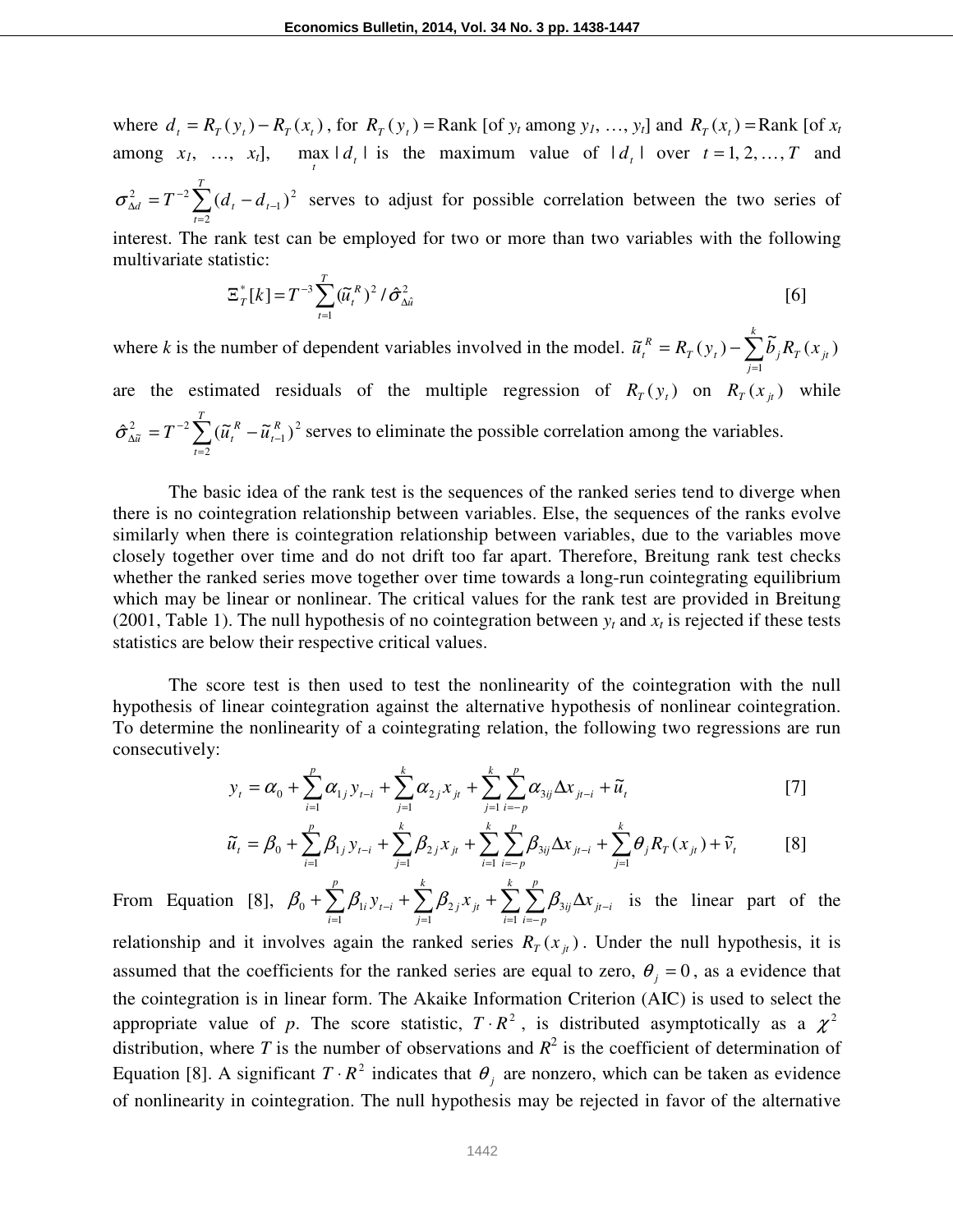hypothesis of nonlinear relationship if the test statistic value exceeds the  $\chi^2$  critical values with *k* degree of freedom.

#### **3. Empirical Result**

Table 1 summarizes the results of KPSS unit root test. For Kenya, Rwanda and Uganda, the test statistics indicated that exchange rate is stationary at level while relative price is stationary at first difference. For the other three countries, namely Burundi, Madagascar and Malawi, both the exchange rate and relative price are integrated of order one, I(1) process.

| Table 1: KPSS Unit Root Test (Trend and intercept) |                      |                         |                       |                         |  |
|----------------------------------------------------|----------------------|-------------------------|-----------------------|-------------------------|--|
|                                                    | <b>Exchange Rate</b> |                         | <b>Relative Price</b> |                         |  |
|                                                    | Level                | <b>First Difference</b> | Level                 | <b>First Difference</b> |  |
| <b>Burundi</b>                                     | $0.154(13.3)$ **     | 0.071(3.24)             | $1.030(64.9)*$        | 0.077(1.02)             |  |
| Kenya                                              | 0.117(6.04)          |                         | $0.711(44.5)^*$       | 0.097(1.78)             |  |
| Madagascar                                         | $0.136(5.15)$ ***    | 0.041(0.169)            | $0.228(20)*$          | 0.040(1.07)             |  |
| Malawi                                             | $0.154(12.2)$ **     | 0.098(1.45)             | $0.510(31.6)$ *       | 0.062(1.62)             |  |
| Rwanda                                             | 0.107(9.52)          |                         | $0.167(9.79)$ **      | 0.064(1.16)             |  |
| Uganda                                             | 0.118(7.85)          |                         | $0.404(20.9)*$        | 0.113(3.9)              |  |

Notes: \*\*\*, \*\*, \* denote statistical significance at the 10%, 5%, 1% level, respectively. Terms in the parenthesis show the bandwidth chosen with the help of an automatic model selection criterion (Andrews Bartlett Kernel.).

Since KPSS unit root test results indicated that exchange rate and relative price are integrated to different order for a few countries, the stationary process is further affirmed with Breitung nonparametric unit root test. According to Breitung's (2002) Monte Carlo simulations, this nonparametric test has favorable small sample properties and it is suitable for a small sample study. Table 2 shows the results of Breitung's (2002) nonparametric unit root test. The test statistics indicated that both the exchange rate and relative price are stationary at first difference for all the six countries.

|                | Exchange Rate |                         | <b>Relative Price</b> |                         |  |  |
|----------------|---------------|-------------------------|-----------------------|-------------------------|--|--|
|                | Level         | <b>First Difference</b> | Level                 | <b>First Difference</b> |  |  |
| <b>Burundi</b> | 0.0166        | $0.0031**$              | 0.0204                | $0.0026**$              |  |  |
| Kenya          | 0.0128        | $0.0013*$               | 0.0171                | $0.0038***$             |  |  |
| Madagascar     | 0.0093        | $0.0013*$               | 0.0211                | $0.0014*$               |  |  |
| Malawi         | 0.0137        | $0.0031**$              | 0.0238                | $0.0022**$              |  |  |
| Rwanda         | 0.0119        | $0.0042***$             | 0.0107                | $0.0043***$             |  |  |
| Uganda         | 0.0057        | $0.0028**$              | 0.0108                | $0.0107**$              |  |  |

**Table 2: Breitung Nonparametric Unit Root Test** 

Notes: \*\*\*, \*\*, \* denote statistical significance at the  $10\%$ ,  $5\%$ ,  $1\%$  level, respectively. The null hypothesis of a unit root process is rejected if the test statistic falls below the respective critical values of  $0.0021$  (1%), 0.0034 (5%) and 0.0044 (10%).

Table 3 presents the results of the Breitung rank cointegration test. The bivariate test  $(\xi^*_T)$ and multivariate test  $(\mathbb{E}_{T}^{*}[1])$  revealed that exchange rate and relative price are cointegrated in Burundi, Madagascar, Malawi and Uganda. The results of nonlinearity test are also shown in Table 3. Notice that the score test for nonlinearity is meaningful only in the cases where cointegration is detected. Therefore, the nonlinearity test is only applicable to the cases of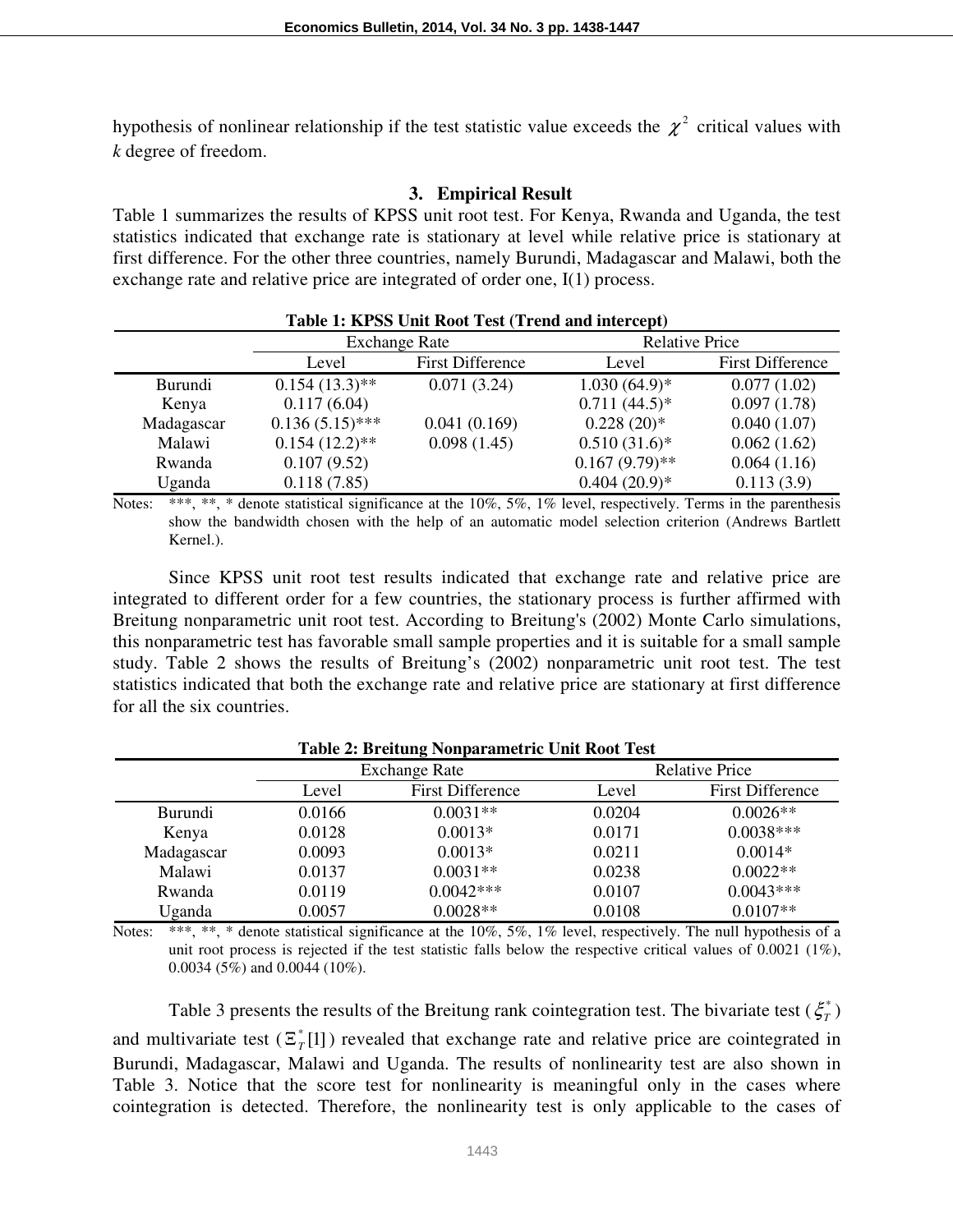Burundi, Madagascar, Malawi and Uganda. The computed score statistics  $T \cdot R^2$  showed that only Burundi exchange rate and relative price are cointegrated in nonlinear form at 5% significance level. Meanwhile, exchange rate and relative price for Madagascar, Malawi and Uganda are linearly cointegrated.

**Table 3: Breitung Cointegration Test** 

| Table 5: Dreitung Connegration Test |           |                            |              |                |  |  |
|-------------------------------------|-----------|----------------------------|--------------|----------------|--|--|
| Rank Test for Cointegration         |           |                            |              |                |  |  |
|                                     | Bivariate |                            | Multivariate | Score Test for |  |  |
|                                     | $K_T$     | $\mathcal{\mathop{E}}_T^*$ | $\Xi^*$ [1]  | Nonlinearity   |  |  |
| Burundi                             | $0.3041*$ | $0.0150**$                 | $0.0150**$   | $5.1807**$ (2) |  |  |
| Kenya                               | 0.4880    | 0.0292                     | 0.0290       |                |  |  |
| Madagascar                          | 0.4454    | 0.0238                     | $0.0238***$  | 1.5716(1)      |  |  |
| Malawi                              | 0.4472    | $0.0125*$                  | $0.0125*$    | 0.7224(2)      |  |  |
| Rwanda                              | 0.8218    | 0.0271                     | 0.0290       |                |  |  |
| Uganda                              | 0.4619    | $0.0222***$                | $0.0221***$  | 1.3559(2)      |  |  |
|                                     |           | <b>Critical Values</b>     |              |                |  |  |
| 10%                                 | 0.3941    | 0.0232                     | 0.0248       | 2.71           |  |  |
| 5%                                  | 0.3635    | 0.0188                     | 0.0197       | 3.84           |  |  |
| $1\%$                               | 0.3165    | 0.0130                     | 0.0136       | 6.63           |  |  |

Notes: \*\*\*, \*\*, \* denote statistical significance at the 10%, 5%, 1% level, respectively. The null hypothesis of no cointegration is rejected when the test statistic is less than the critical values given in Table 1 of Breitung (2001). Terms in the parenthesis show the number of lags (*p*).

According to Liew *et al*. (2012), the application of the rank cointegration may causes bias if the economic variables evidence certain behavior. Breitung cointegration test only allows positive cointegrating coefficient and thus it is assumed that the series move together. This can be checked through the cointegrating regression of  $y_t = \alpha + \beta x_t + \varepsilon_t$ . If  $\beta$  as a cointegrating coefficient has a negative value, then the application of the rank tests could generate unreliable results. Thereby, to avoid the rank problem, the cointegrating coefficient of the regression is checked for each country and the results are shown in Table 4. Positive values are obtained for all cases, indicating the appropriateness of applying the rank cointegration in the data series.

|              | Table 4: Cointegrating Coefficient of the Regression |         |        |            |         |         |          |
|--------------|------------------------------------------------------|---------|--------|------------|---------|---------|----------|
|              |                                                      | Burundi | Kenva  | Madagascar | Malawi  | Rwanda  | Jganda   |
|              |                                                      | 992.76* | 44.21* | 1586.42*   | 135 91* | 484.45* | 1679.47* |
| $\mathbf{X}$ |                                                      |         |        |            |         |         |          |

## Note: \* denotes statistical significance at 1% level.

#### **4. Conclusions**

Using the yearly data for the period of 1981 to 2012, this study empirically tested whether PPP holds among the six low-income African countries (Burundi, Kenya, Rwanda, Uganda, Madagascar and Malawi). Overall, this finding implies that PPP can be used to determine the equilibrium exchange rate for these four countries (Burundi, Madagascar, Malawi and Uganda). However, based on the advantage of Breitung (2001) rank tests, this study found that the nominal exchange rates and relative prices are nonlinear cointegrated in Burundi. This finding provided evidence that PPP may follow a nonlinear stochastic process due to frictions such as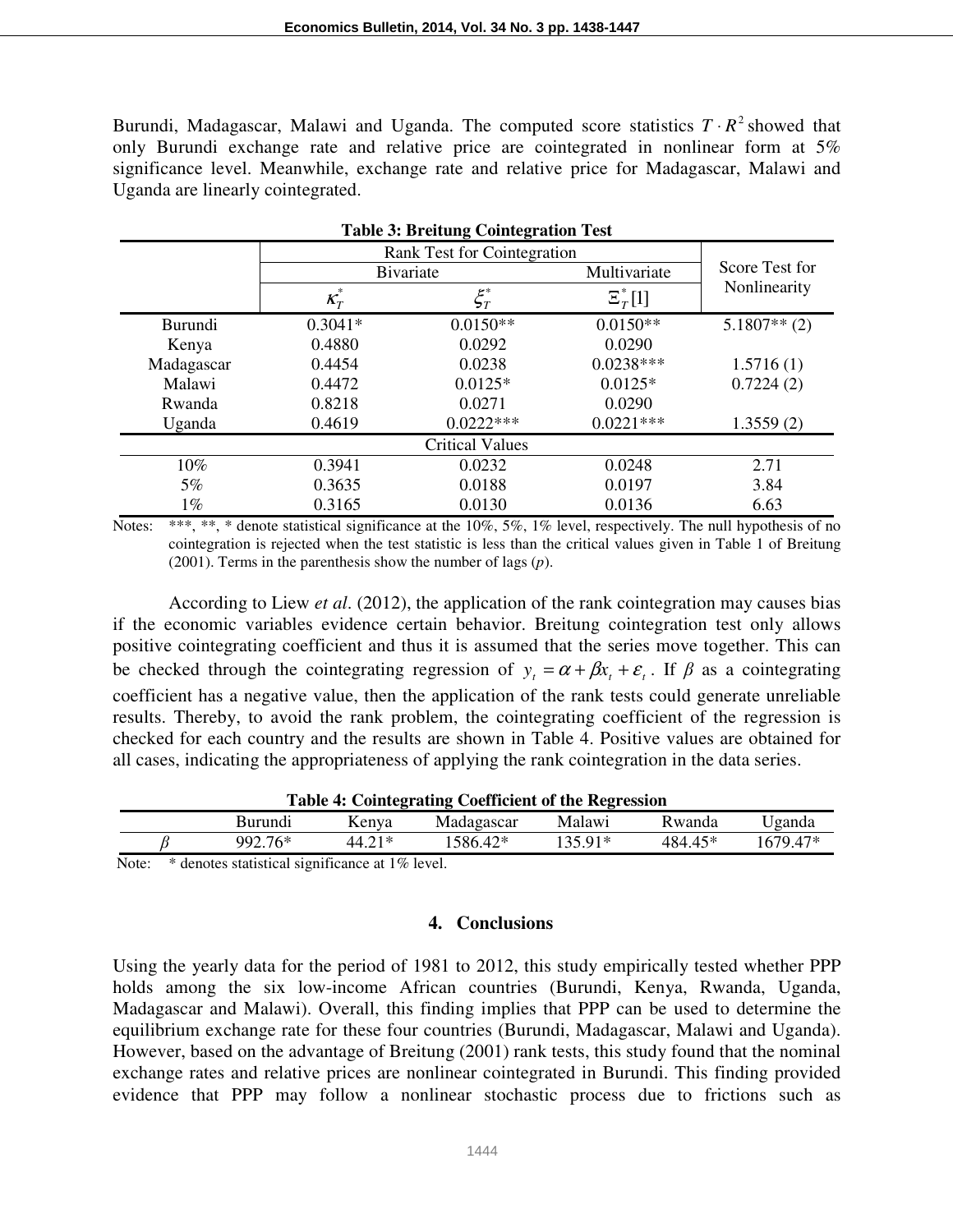transportations costs prevailing in international trade. Besides, Breitung (2001) rank tests also found exchange rate and relative price for Madagascar, Malawi and Uganda are linearly cointegrated. Nevertheless, reaping unbounded gains from arbitrage in traded goods and services are not possible in these four countries.

## **5. References**

Akinboade, O.A. and Makina, D. (2006) Purchasing power parity and real rand-dollar exchange rate. *Journal for Studies in Economics and Econometrics*, 30(3): 43-51.

Baharumshah, A.Z., Hamizah, S.M. and Soon, S.V. (2011) Purchasing Power Parity and Efficiency of Black Market Exchange Rate in African Countries. *Emerging Markets Finance and Trade*, 47(5): 52-70.

Bahmani-Oskooee, M. and Tankui, A. (2008) The Black Market Exchange Rate vs. the Official Rate in Testing PPP: Which Rate Fosters the Adjustment Process? *Economics Letters*, 99(1): 40- 43.

Bahmani-Oskooee, M., Kutan, A.M. and Zhou, S. (2008) Do real exchange rates follow a nonlinear mean-reverting process in developing countries? *Southern Economic Journal,* 74(4): 1049–1062.

Baliamoune-Lutz, M. (2010) Black and Official Exchange Rates in Morocco: An Analysis of their Long-Run Behaviour and Short-Run Dynamics (1974-1992). *Applied Economics*, 42(27): 3481-3490.

Baum, C.F., Barkoulas, J.T. and Caglayan, M. (2001) Non-linear adjustment to purchasing power parity in the post-Bretton Woods era. *Journal of International Money and Finance*, 20: 379-399.

Breitung, J. (2001) Rank tests for nonlinear cointegration. *Journal of Business and Economic Statistics*, 19: 331-340.

Breitung, J. (2002). Nonparametric tests for unit roots and cointegration. *Journal of Econometrics*, 108(2): 343 – 363.

Caporale, G.M. and Cerrato, M. (2008) Black Merket and Official Exchange Rates: Long-Run Equilibrium and Short-Run Dynamics. *Review of International Economics*, 16(3): 401-412.

Engle, R.F. and Granger, C.W.J. (1987) Co-integration and error-correction: representation, estimation and testing. *Econometrica,* 55: 1251–1276.

Hassanain, K. (2005) The Real Exchange Rate and the Black Market Exchange Rate in Developing Countries. *Empirical Economics*, 30(2): 483-492.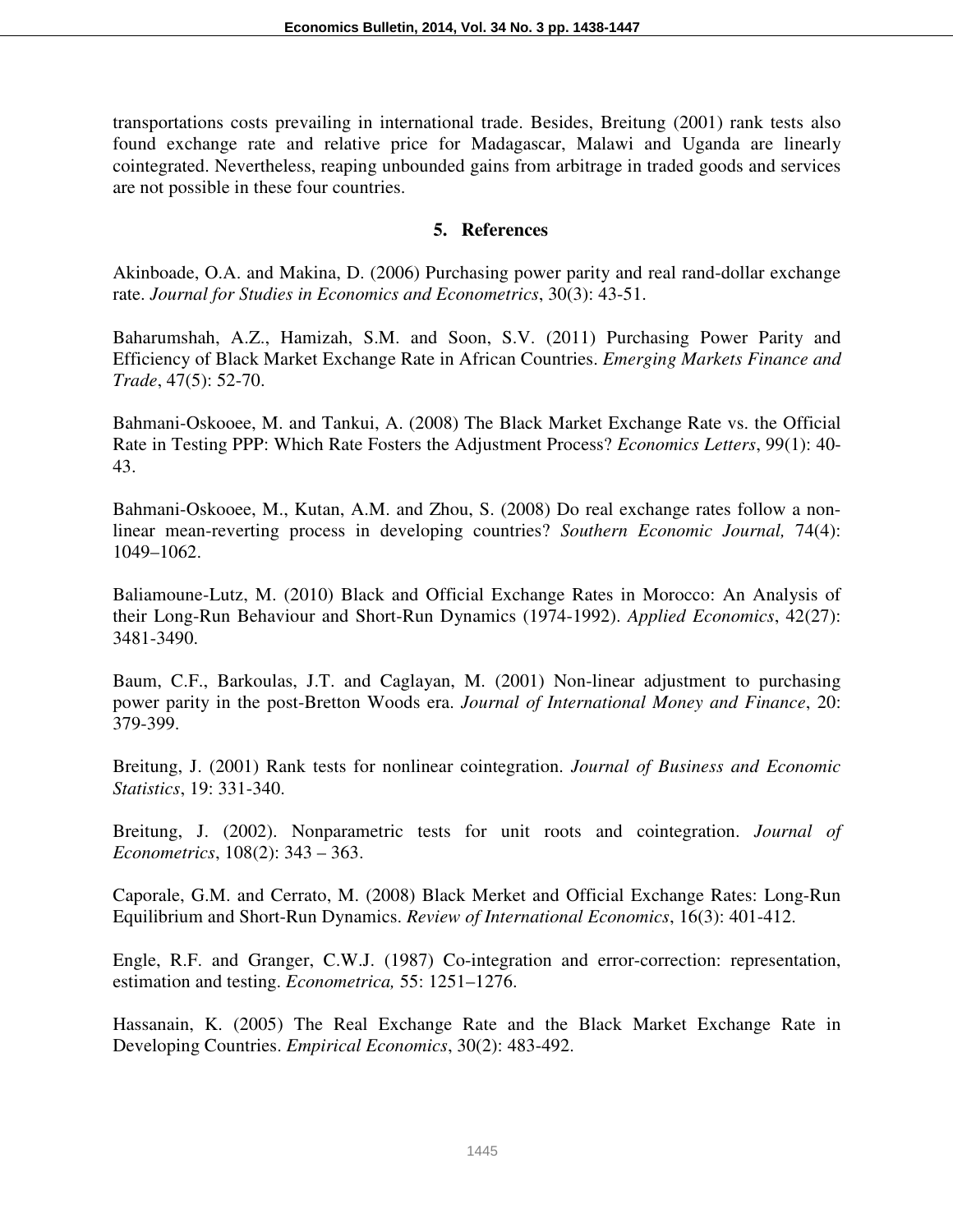Holmes, M.J. (2000) Does purchasing power parity hold in African less developed countries? Evidence from a panel data unit root test. *Journal of African Economies*, 9(1): 63–78.

Johansen, S. (1988) Statistical analysis on cointegration vectors. *Journal of Economic Dynamics and Control*, 12: 231-254.

Johansen, S. (1991) Estimation and hypothesis testing of cointegration vectors in Gaussian vector autoregressive models. *Econometrica*, 59: 1551-1581.

Juvenal, L. and Taylor, M.P. (2008) Threshold adjustment of deviations from the law of one price. *Studies in Nonlinear Dynamics and Econometrics*, 12, Article Number 8.

Kahn, B. and Parikh, A. (1998) Does purchasing power parity survive political shocks in South Africa? *Weltwirtschaftliches Archiv/Review of World Economics*, 134(1): 99-116.

Kargbo, J.M. (2003) Cointegration tests of purchasing power parity in Africa. *World Development,* 31(10): 1673–1685.

Krichene, N. (1998) Purchasing power parities in five east African countries: Burundi, Kenya, Rwanda, Tanzania and Uganda. IMF Working Paper No. WP/98/148, African Department, International Monetary Fund, Washington, DC, October.

Kwiatkowski, D., Phillips, P.C.B., Schmidt, P. and Shin, Y. (1992) Testing the null hypothesis of stationarity against the alternative of a unit root. *Journal of Econometrics,* 54: 159–178.

Liew, V.K.S., Lee, H.A. and Lim, K.P. (2009) Purchasing power parity in Asian economies: further evidence from rank tests for cointegration. *Applied Economics*, 16: 51-54.

Liew, V.K.S., Chia, R.C.J. and Ling, T.H. (2010) Long-run validity of purchasing power parity and rank tests for cointegration for Central Asian countries. *Applied Economics Letters*, 17: 1073-1077.

Liew, V.K.S., Ling, T.H., Chia, R.C.J. and Yoon, G. (2012) On the application of the rank tests for nonlinear cointegration to PPP: The case of Papua New Guinea. *Economic Modelling*, 29: 326-332.

McNown, R. and Wallace, M.S. (1989) National price levels, purchasing power parity, and cointegration: a test of four high inflation economies. *Journal of International Money and Finance*, 8(4): 533-545.

Odedokun, M.O. (2000) Fulfilment of purchasing power parity conditions in Africa: The differential role of CFA and non-CFA membership. *Journal of African Economies*, 9(2): 213-234.

Pesaran, H.M. and Shin, Y. (1999) An autoregressive distributed lad modeling approach to cointegration analysis. In: S. Storm, ed., *The Econometrics and Economic Theory in the 20th Century*. Cambridge: Cambridge University Press.